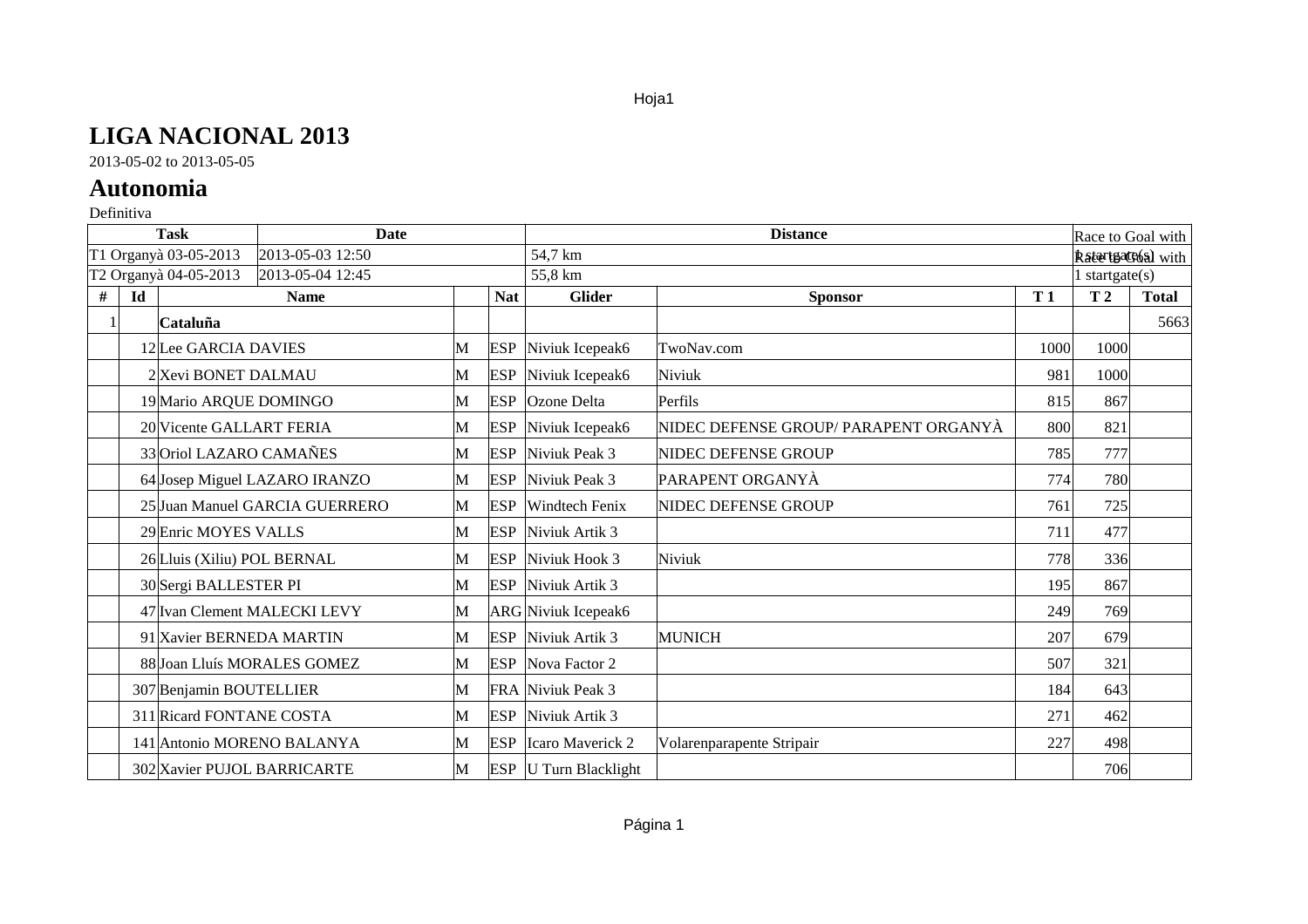|   | 222 Mateu BENDICHO MARTINEZ   | M |            | $ESP$ Up Trango XC2        |                            | 242 | 434  |      |
|---|-------------------------------|---|------------|----------------------------|----------------------------|-----|------|------|
|   | 46 Lluís GRANERO HERAS        | M |            | AND Niviuk Artik 3         | NIDEC DEFENSE GROUP        | 588 |      |      |
|   | 5 Larry PINO MANDRY           | M | <b>ESP</b> | <b>Ozone Enzo</b>          |                            | 394 | 84   |      |
|   | 305 Jordi ESTAPER DIAZ        | M | <b>ESP</b> | Up Kantega XC2             | AIRE Y VUELO SLOT REAL CAR | 122 | 225  |      |
|   | 124 Albert POL FONT           | M | <b>ESP</b> | Niviuk Hook 3              |                            | 122 | 207  |      |
|   | 182 Oscar FALCON SOLDEVILA    | M | <b>ESP</b> | Swing Stratus 8            | Ktx2                       | 122 | 174  |      |
|   | 145 Jordi MASANÉS MATEOS      | M | <b>ESP</b> |                            |                            |     | 255  |      |
|   | 304 David ESTRADA ARGELICH    | M | <b>ESP</b> | Gin Sprint                 |                            | 211 |      |      |
|   | 49 Josep Ramón PENELLA ROS    | M | <b>ESP</b> | Niviuk Artik 3             |                            | 136 |      |      |
|   | 36 Maite MORENO BENITO        | M | <b>ESP</b> | Niviuk Artik 3             |                            | 122 |      |      |
| 2 | Cantabria                     |   |            |                            |                            |     |      | 3708 |
|   | 7 Juan Carlos MARTINEZ MELON  | M | <b>ESP</b> | Gin Boomerang 9            | www.kasana.es              | 925 | 898  |      |
|   | 66 Toño MARTINEZ PEREZ DE CEA | M | <b>ESP</b> | Niviuk Icepeak6            | Hotel la cabaña POTES      | 394 | 622  |      |
|   | 110 Fco. Javier POSADA ALONSO | M | <b>ESP</b> | <b>Ozone</b> Delta         | <b>AVLE</b>                | 361 | 508  |      |
| 3 | Navarra                       |   |            |                            |                            |     |      | 3633 |
|   | 9Iván COLÁS AZCÁRATE          | M |            | <b>ESP</b> Swing Core 3    |                            | 332 | 1000 |      |
|   | 18 Xabier GONZALEZ RUIZ       | M |            | ESP Niviuk Icepeak6        |                            | 336 | 907  |      |
|   | 68 Marcelo GAZZOLO ROSSI      | M |            | / ITAOzone Enzo            |                            | 197 | 695  |      |
|   | 53 Asier IZCO OREJA           | M |            | <b>ESP</b> Swing Astral 7  |                            | 363 |      |      |
|   | <b>Comunidad Valenciana</b>   |   |            |                            |                            |     |      | 3555 |
|   | 3 David CUBEL GALLARTE        | M |            | <b>ESP</b> Niviuk Icepeak6 |                            | 972 | 995  |      |
|   | 95 Carlos PORTILLO VALERO     | M | <b>ESP</b> | Sol Synergy 5              |                            | 127 | 679  |      |
|   | 199 Ramón CHAO BOAN           | M | <b>ESP</b> | Ozone Delta                |                            | 227 | 368  |      |
|   | 144 Raúl GONZALEZ MONAJ       | M | <b>ESP</b> | Gradient Avax XC2          |                            | 314 | 232  |      |
|   | País Vasco                    |   |            |                            |                            |     |      | 3433 |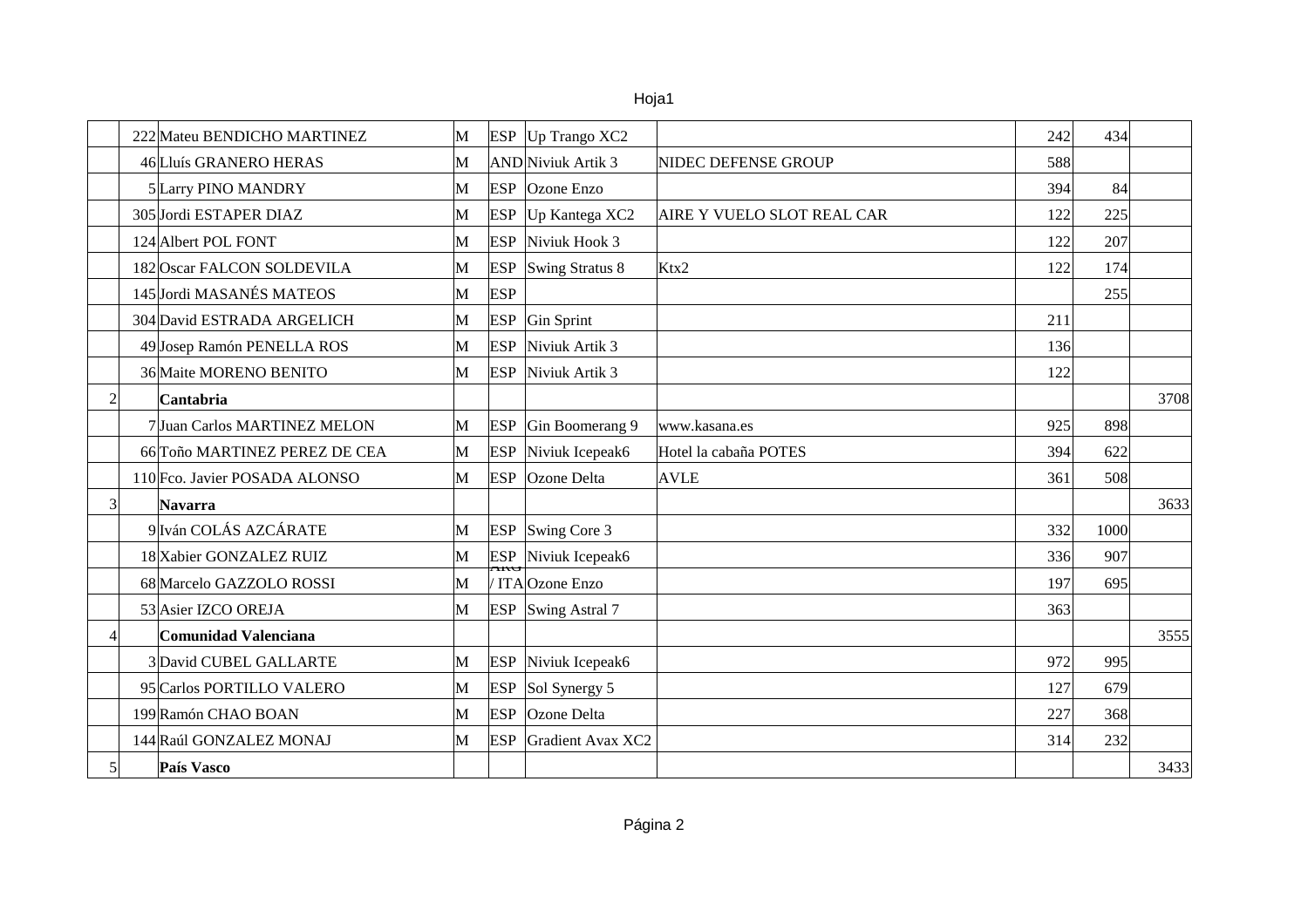|--|

|   | 39 José Javier ALVAREZ CASTILLEJO          | M | <b>ESP</b> | Ozone Enzo                     |                 | 227 | 860 |      |
|---|--------------------------------------------|---|------------|--------------------------------|-----------------|-----|-----|------|
|   | 45 Felix AZAGRA NAVASCUES                  | M | <b>ESP</b> | Niviuk Artik 3                 |                 | 227 | 812 |      |
|   | 101 Juan Ignacio MAIZA OTAÑO               | М | <b>ESP</b> | Skywalk Cayenne 4 NERE PATRIKA |                 | 332 | 670 |      |
|   | 74 Txus BLANCO ZABALETA                    | M | <b>ESP</b> | Swing Astral 7                 |                 | 210 | 677 |      |
|   | 120 Karlos IRURTIA ARRILLAGA               | M | <b>ESP</b> | Skywalk Cayenne 4              |                 | 341 | 492 |      |
|   | 34 Rodolfo PEREZ LEUNDA                    | M | <b>ESP</b> | Niviuk Artik 3                 |                 | 411 | 374 |      |
|   | 87 Iñigo GARCIA PEREZ                      | M | <b>ESP</b> | Advance Sigma 8                |                 | 269 | 425 |      |
|   | 37 Gorka ELDUAIEN MADARIAGA                | M | <b>ESP</b> | Gin Boomerang X                |                 | 242 | 424 |      |
|   | 308 Luis Miguel DIEZ GARCIA                | M | <b>ESP</b> | Swing Mistral 7                |                 | 234 | 393 |      |
|   | 143 Angel PEREZ CALVO                      | M | <b>ESP</b> | Niviuk Artik 3                 |                 | 229 | 342 |      |
|   | 165 Leire VAZ BARROSO                      | M | <b>ESP</b> | Gradient Aspen 3               |                 | 122 | 62  |      |
| 6 | Andalucía                                  |   |            |                                |                 |     |     | 2461 |
|   | 10 José Manuel REINA LAGOS                 | M | <b>ESP</b> | Ozone Enzo                     | Benalvalle      | 398 | 840 |      |
|   | 1 Francisco Javier REINA LAGOS             | M | <b>ESP</b> | Ozone Enzo                     | Ozone Alamair   | 229 | 994 |      |
|   | Comunidad de Madrid                        |   |            |                                |                 |     |     | 2432 |
|   | 44 Luis Manuel GAYOSO ARRIBAS              | М |            | <b>ESP</b> Swing Core 3        | <b>AVLE</b>     | 399 | 853 |      |
|   | 27 Andreas MEZGER                          | M |            | CHE Swing Astral 7.26          | <b>SWING</b>    | 236 | 674 |      |
|   | 24 Silvio ZUGARINI                         | M | <b>ITA</b> | Niviuk Icepeak6                |                 | 209 | 61  |      |
| 8 | Extremadura                                |   |            |                                |                 |     |     | 2266 |
|   | 116 Andrés Francisco SANCHEZ MARTINEZ      | M |            | <b>ESP</b> Niviuk Peak 3       | aerofly.es-sol  | 760 | 677 |      |
|   | 16 Javier (Keniata) RUIZ-LARREA DE TUERO M |   | <b>ESP</b> | Ozone Mantra 4                 | <b>ALAM AIR</b> | 122 | 707 |      |
| 9 | <b>Aragón</b>                              |   |            |                                |                 |     |     | 2027 |
|   | 69Luis FREICHIN BUIL                       | M | ESP        | Niviuk Artik 3                 |                 | 618 | 674 |      |
|   | 186 Lucas LACASA HORNO                     | M | <b>ESP</b> | Niviuk Artik 3                 |                 | 276 | 337 |      |
|   | 131 Esteban MARTINEZ SAZ                   | M |            | <b>ESP</b> Windtech Fenix      |                 | 122 |     |      |